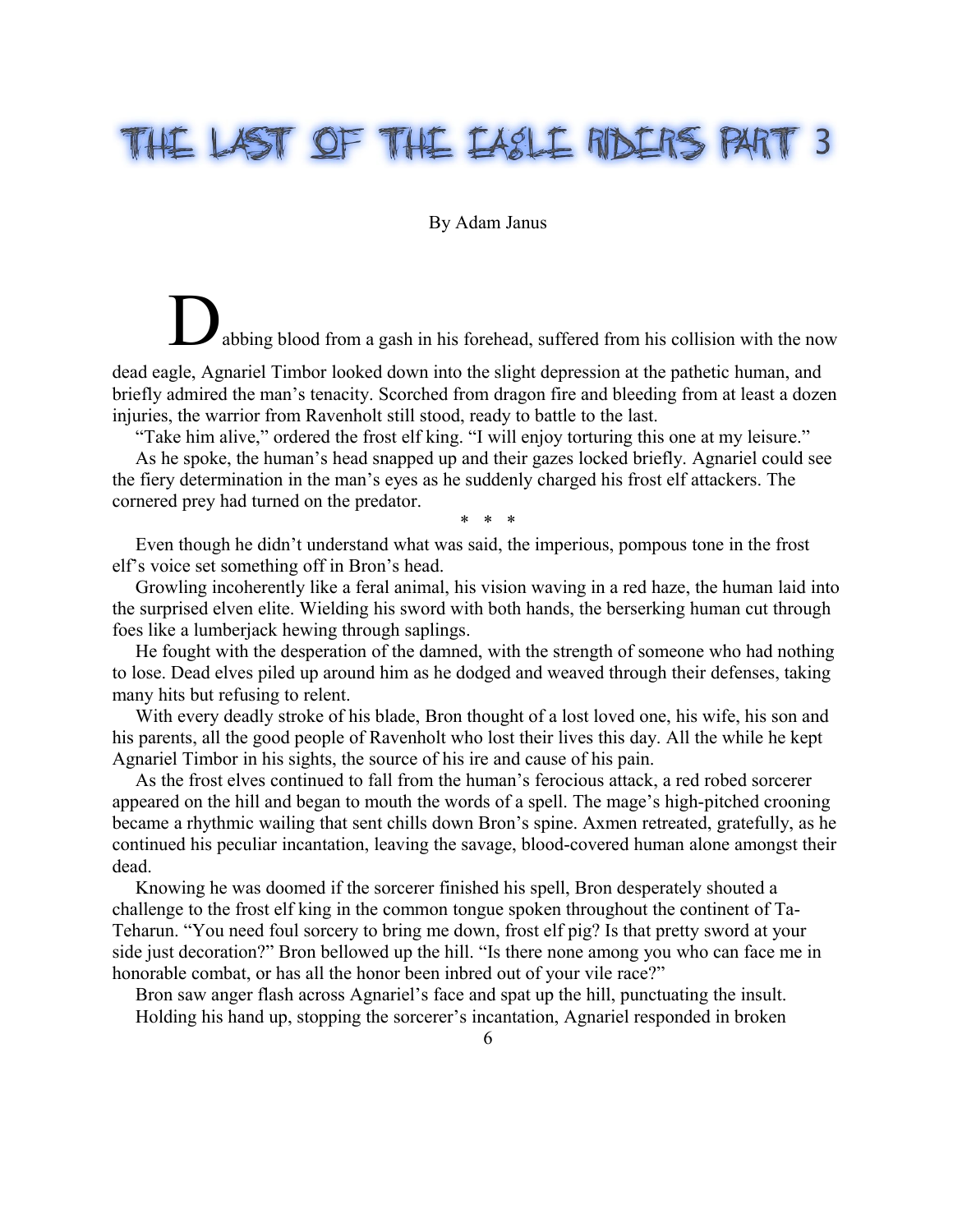common. "I am not bound by hollow, baseless codes of honor embraced by the lesser races. We follow no moral creed. Honor and morality is a weakness possessed by the Illunar elves, that weakness is the only reason you humans have been allowed to thrive and overpopulate this earth. That same weakness allowed my ancestor, Sarel Timbor, to ride forth from Thantwilanoria in exile. Thantwilanoria will feel the consequences of their weakness, as you and yours have felt them today.

"Sounds like a lot of fancy excuses thrown around by a cowardly fop of a false king!" Bron responded. "Human kings earn their thrones in most cases, through the strength of their sword arms, not some questionable blood claim. You are a cowardly dog, and your victory will be short lived."

Some of the assembled soldiers were visibly angered by the insults directed at their king and their lineage, but Agnariel also noted a large number of thinly veiled smiles. The paranoid king had to wonder if there was already a plan to usurp his throne.

"Allow me to part this filthy human's head from his body Agnar!" This from Tagnariel, who spoke loud enough for most of the onlooking elves to hear, subtly showing up his cousin once again.

Now, Agnariel would have to accept the human's challenge. Some among them already looked to Tagnariel as the stronger of the two, and the king's refusal after his cousin's acceptance would be political suicide. It would seal Agnariel's fate, thus paving the way for a coup.

Glaring at his cousin, Agnariel drew his sword while making a mental note to get rid of his rival as soon as possible. "I accept your challenge human," he said and smiled as cheers erupted from his bloodthirsty soldiers.

Roughly shoving Tagnariel out of his way, the king gracefully slipped his white, fox fur cloak from his shoulders, letting it fall to the ground, revealing the signature ice blue armor and chain mail of the Timborian elves.

"Hold my cloak, *Tag.*"

Now it was Tagnariel's turn to be embarrassed as he subserviently bent to retrieve his older cousin's discarded garment.

Bron shrugged off his own scorched, eagle feather cloak and spun his sword on its wrist thong as he watched his opponent saunter down the hill.

The elf moved with catlike grace and speed, also spinning his sword, while pulling a broad, curved black blade from his belt. The edge was crusted with a noxious green substance which could only be poison.

Bron circled to his right, stepping over frost elf corpses, taunting his adversary as he moved. "It would seem your rule is more fragile than you think, eh, pig?" Bron grinned wolfishly at his own humor. "Political climate a bit stormy?"

Agnariel answered the taunts with steel, attacking with magically enhanced speed, so fast that Bron barely had time to parry the overhead slash aimed at his head. As their two blades met with a ringing clash, the elf swept his knife in front of him from left to right. Bron used his greater bulk and strength to push the elf back, feeling the poisoned blade cut through his leather vest, but not reaching the skin.

Anxious to keep the elf on the defensive, Bron launched an offensive flurry, slashing and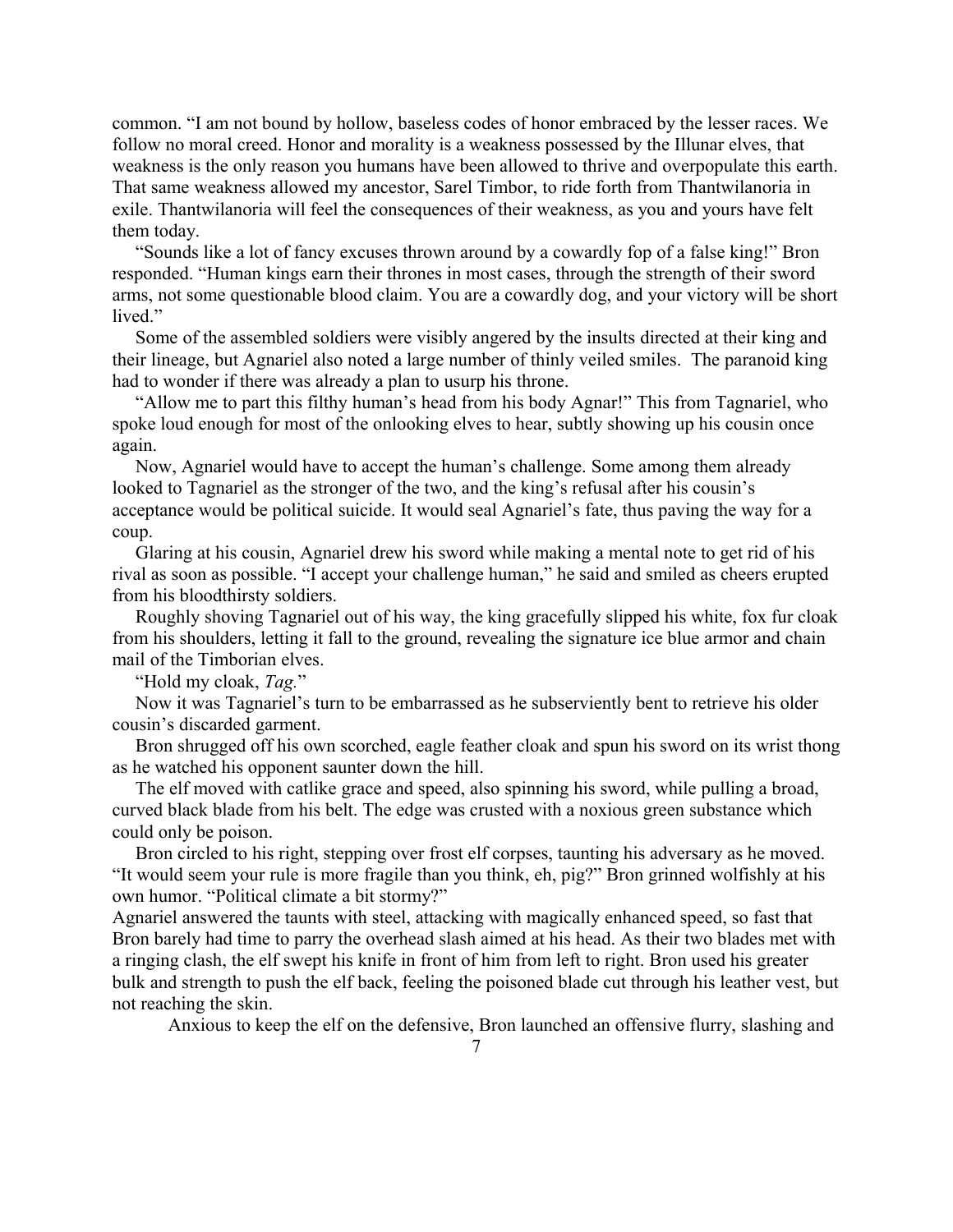hacking, back and forth, up and down, while keeping his feet moving, trying to gain the higher ground.

But Agnariel was skilled, he expertly parried and dodged, giving ground but not retreating, all the while keeping his poisoned blade poised to strike, waiting for an opening in the human's ferocious assault.

Determined to wear the elf down, or shatter his sword, Bron continued to batter his smaller opponent until the elf went down on one knee, holding his sword up before him in a desperate attempt at defense.

Seeing his opening, Bron stepped in and swept his sword low, aiming below Agnariel's upraised weapon, only to feel his blade cut through nothing but air. It had been a ruse.

The elf leaned back and brought his sword down on Bron's blade, pinning the tip to the ground, while crossing his left hand over, cutting deep into the bicep of the human's right arm.

Bron felt the blade tear through his flesh and muscle, cutting tendons and ligaments, rendering his sword arm useless. His sword fell from his limp grasp to dangle from its wrist thong. He could feel the poison coursing its way through his blood stream, at first tingling, then burning. His legs suddenly felt weak and drawing breath became difficult as his chest began to constrict. He took a couple of staggering steps backward before falling to his knees.

Sheathing his sword and dusting himself off, Agnariel watched as the poison took effect. Almost as if strolling through a rose garden, the frost elf approached the dying human. Bending over and grasping his hair with his right hand, he placed the bloodied blade of his knife to Bron's neck. Leaning in close he whispered.

"After I kill you, I will have my necromancers reanimate your filthy, lice-ridden corpse, then I will rip your spirit to shreds and hunt down your soul and deliver it to Zareesha myself, to be tormented for eternity in hell."

Hatred burned in Bron's eyes as he slowly slid his left hand up his thigh and met the frost elf's gaze. "I'm not dead yet, pig," he growled. With Herculean effort he brought his left arm up.

Protruding from between his pointer and middle finger was a short, sharp push-knife, carried by all eagle warriors, primarily used to cut away the saddle straps in a hurry if need be. The blade punched through fine chain link, into Agnariel's abdomen, between his belt and breast plate.

Bron twisted the blade, searching for the elf's vitals as the first arrow hit him in the chest. He fell back as Agnariel sought to hold in his bowels, a look of shock on his pale blue face.

Through a blurry haze, Bron saw Tagnariel Timbor's arm fall as another arrow hit him in the shoulder. He fell to his back, reaching to the sky with his left hand.

In his delirium, he thought he saw the ghostly image of an eagle before everything went black, and Bron Straker, last of the eagle warriors of Ravenholt, breathed his last shuddering breath.

\* \* \*

Far to the south of Ravenholt, under the protective boughs of the great pines bordering Ravens' valley and the outskirts of the Graode Mountains, Argemon the blind seer stood facing the burning city of Ravenholt.

His aged, milky white eyes turned to the sky as if seeing. At his side was a woman with a cowl pulled over her chestnut brown hair, covering her pretty face. Her captivatingly dark eyes